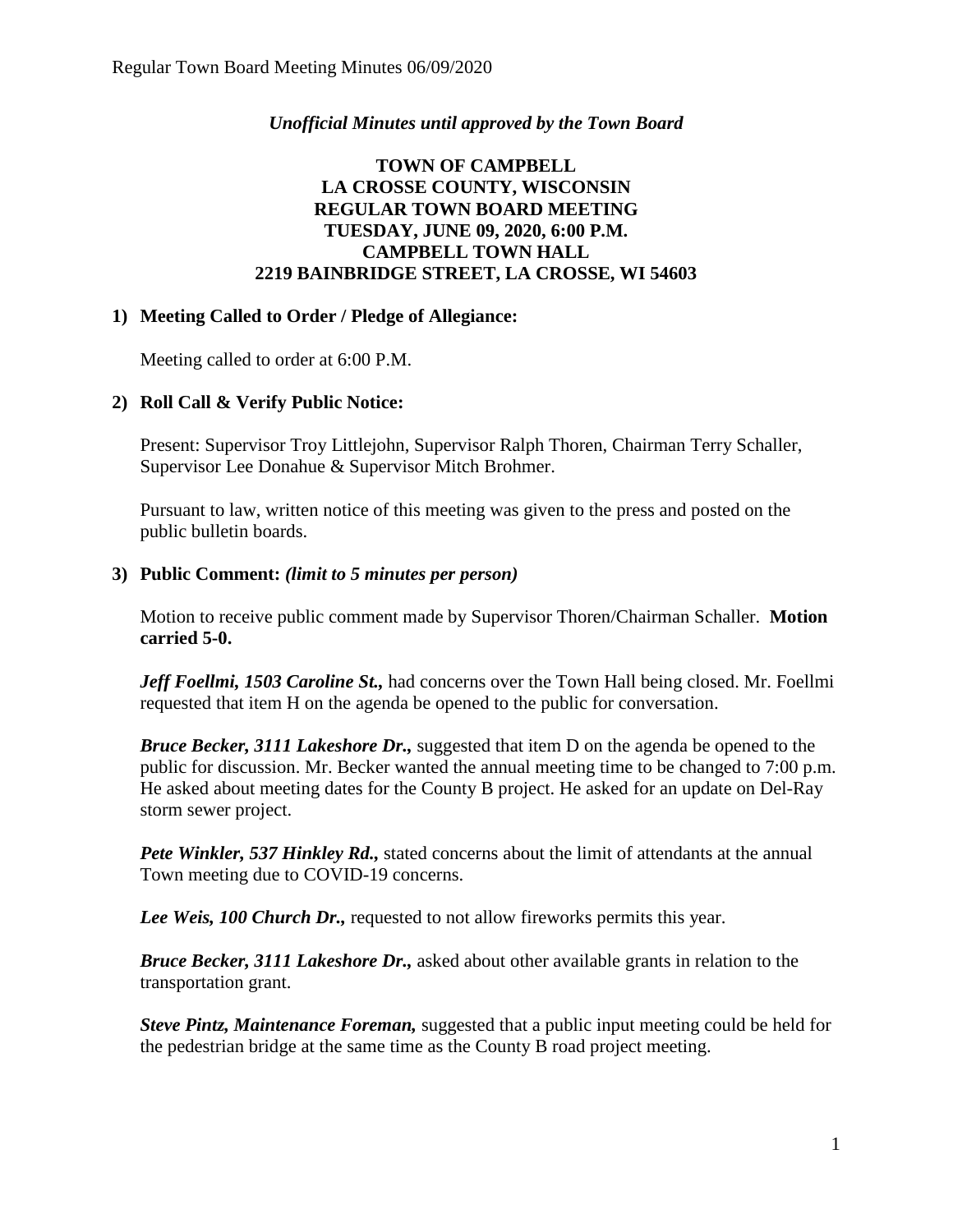Motion to close public comment made by Supervisor Donahue/Chairman Schaller. **Motion carried 5-0**

- **4) Consent Agenda: (All items listed are considered routine and will be enacted with one motion. There will be no separate discussion of these items unless a Board member so requests, in which case the item will be removed from the Consent Agenda and be considered on the Regular Agenda).**
	- **A) Approval of Minutes:** Regular Board Meeting 05/12/20, Board of Review 05/26/2020, Special Board Meeting 05/26/2020
	- **B) Plan Commission Meeting Recommendations:** None
	- **C) Payment of Bills:**

Motion to approve the Consent Agenda made by Supervisor Brohmer/Chairman Schaller. **Motion carried 5-0** 

#### **5) Business:**

**A)** Bobbi Jo Striegel, 2103 Bainbridge St., request for third dog.

Ms. Striegel appeared in person and explained her request for a third dog.

Motion to approve a permit for a third dog made by Supervisor Brohmer/Chairman Schaller. **Motion carried 5-0.**

**B)** Consideration of contract with MCS Networks for hardware and software updates and managed service.

Mike Howe from MCS appeared in person to present an update to the recent audit. Mr. Howe had concerns over a switch that was put in and how the configuration to the switch is not compliant. He gave options to help reduce costs with the switch replacement. Mr. Howe stated that any computer that might be able to access Department of Justice (DOJ) information needs to be secure. He reassured the Town Board on his ability to meet the needs of the DOJ requirement.

Motion to open public comment made by Supervisor Thoren/Chairman Schaller. **Motion carried 5-0.**

*Bob Wolfert, 904 Susan Pl.,* stated that the DOJ data that is here is limited and the current switch is DOJ secure. Mr. Wolfert stated that he talked to a representative at the DOJ and was informed that the focus of the security is for where the DOJ data is sent and received with the county; data is not housed here. Mr. Wolfert suggested the Town Board reach out to the DOJ to get more information on what level of security is needed.

Chairman Schaller stated that he would like the fellow board members to review their budgets to see if additional funds can be found to help cover the cost of the MCS Networks proposal.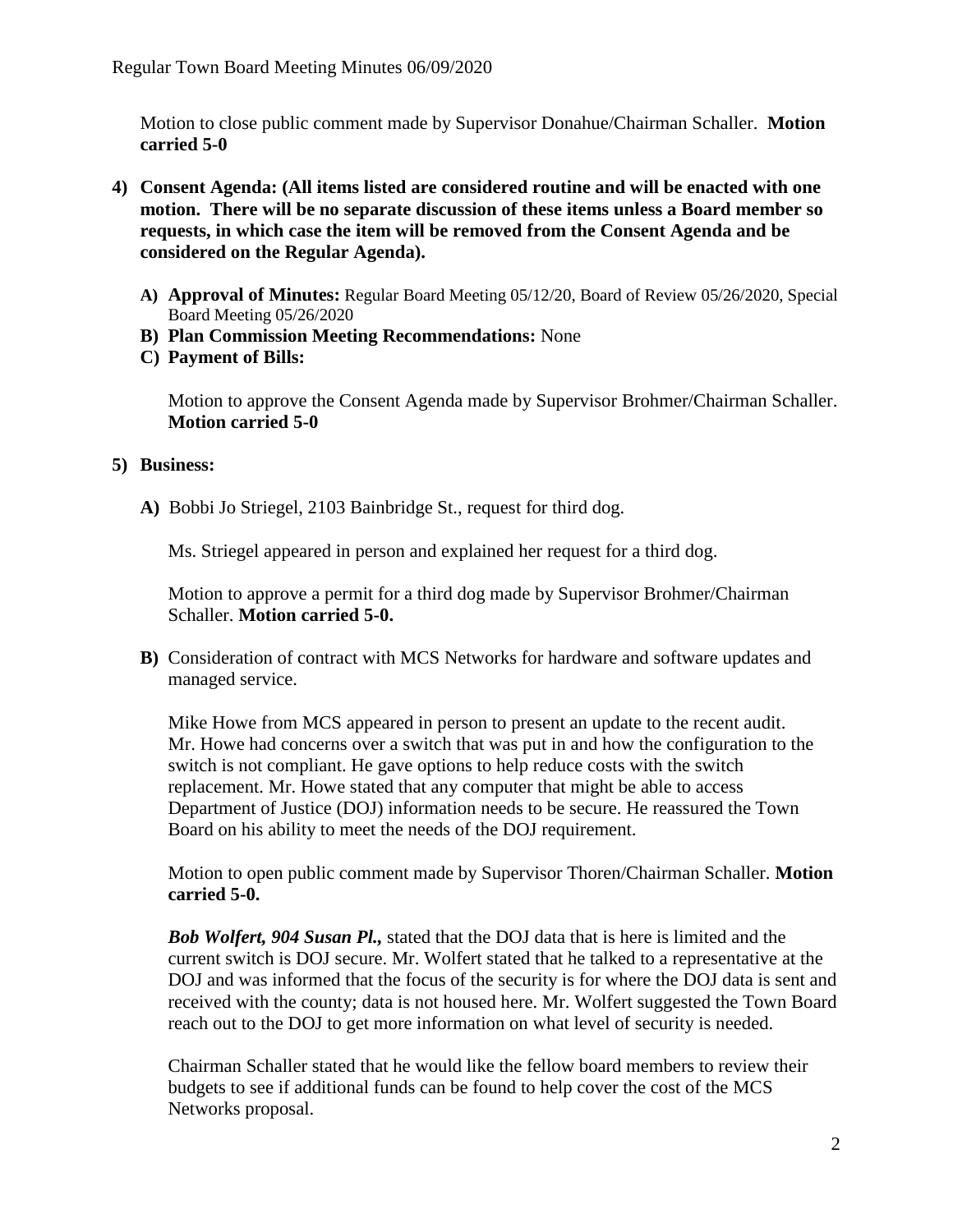Chief Gavrilos expressed concerns over his liability for not being compliant with the DOJ recommendations.

Motion to close public comment made by Supervisor Lee/Chairman Schaller. **Motion carried 5-0.**

Motion to carry over until Supervisor Brohmer can speak with the DOJ made by Supervisor Lee/Chairman Schaller. **Motion carried 5-0.**

**C)** Request for Proposals for a concrete basketball court at the Town park located on Winona Street. (Littlejohn)

Supervisor Littlejohn reviewed the six (6) proposals that were submitted. He explained the details of the project and listed the proposals in order of cost for public information.

Motion to accept proposal from Steiger Construction for \$17,495.00 made by Supervisor Littlejohn/Chairman Schaller. **Motion carried 4-1, Supervisor Brohmer voted against.**

**D)** Francis Schelfhout, Wisconsin Department of Transportation, to discuss the Bainbridge Pedestrian Bridge Project. (Chair)

Francis Schelfhout appeared before the Board via Microsoft Teams Meeting. Mr. Schelfhout explained the current options for the future of the pedestrian structure. First option is to replace the decking on the structure and the second option is to remove the structure completely and add sidewalk along County Hwy B or sidewalk along County Hwy BW. All three options would be funded by State and Federal funds with the exception of the lighting that would need to be added to the pedestrian bridge or either sidewalk overpasses. The approach to the pedestrian bridge would not be replaced. In the option of the deck replacement, the future maintenance responsibly would be given to the Town of Campbell.

Mike Greiner, Department of Transportation, informed (via Microsoft Teams) the Board that the last inspection of the pedestrian bridge was in 2015. He stated nothing major for the substructure of the bridge was noted during the last inspection.

Supervisor Brohmer asked what the expense would be to remove the structure. Mr. Schelfhout said it would range from \$100,000-\$300,000. Chairman Schaller had concerns regarding the ADA compliance requirements. Mr. Schelfhout stated the non-compliance would be justified due to the cost of replacing the structure in order to meet ADA requirements. Mike Greiner explained the current deterioration of the bridge is the result of the lack of coating on the steel. The new deck would have the coating to help extend the life expectancy of the deck.

Supervisor Donahue expressed concern regarding the placement of sidewalks as the alternative to replacing the decking. She stated the addition of crosswalks would need to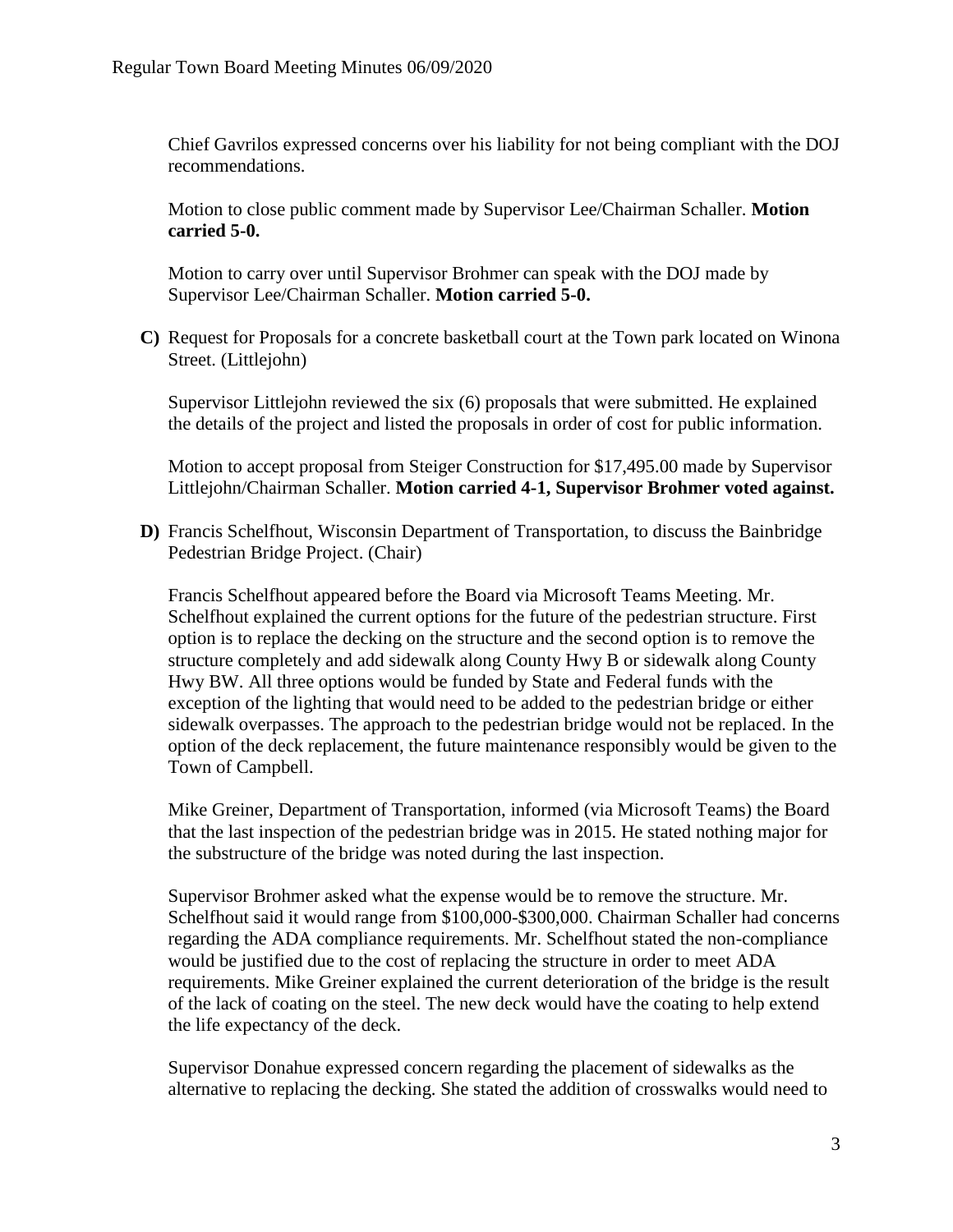be added to make these areas safer for pedestrians. Supervisor Brohmer stated the current bridge on Lakeshore has a sidewalk and widened path for safety.

Supervisor Brohmer discussed the steps necessary to make the pedestrian bridge ADA compliant. He stated the Town would have to purchase the property on either side of the bridge. Supervisor Brohmer had concerns over the future liability of having a bridge that is not ADA compliant.

Chief Gavrilos spoke in favor of re-decking the pedestrian bridge. He explained the safety concerns he had regarding pedestrians and bikers on County Hwy BW. Supervisor Thoren stated that the Town already maintains the bridge. Supervisor Littlejohn asked about repainting the pedestrian bridge. Mr. Schelfhout stated that it would only be spot painted and cleaned. The cross beams would be repaired but not replaced. Supervisor Littlejohn wanted to know how many times the bridge has been painted since 1973. Mr. Greiner stated it has only had minor repairs since it was built.

Maintenance Foreman Steve Pintz expressed concern over the current stormwater runoff. He said he has had to repair parts due to this issue. He wanted to know if the redecking would fix the run-off so the water does not keep causing issues. Supervisor Littlejohn wanted a guarantee that the ADA compliance wavier would be transferred to the Town of Campbell. Mr. Schelfhout stated the bridge would not have to become ADA compliant when the State transfers it over to the responsibility of the Town of Campbell after the re-decking project.

Motion made to hold over until a Special Town Board Meeting to be held 06/23/2020 at 6:00 p.m. made by Supervisor Thoren/Chairman Schaller. **Motion carried 4-1. Supervisor Brohmer voted against.**

**E)** Set dates and time for fireworks permits. (Chair)

Chief Gavrilos made a statement regarding last year's reports. Chief Gavrilos recommended that the Board approve the permits for two days only with the same legal language on the permit from the year before. Supervisor Donahue suggested that the permits only be granted for one day – fourth of July only.

Motion to approve fireworks permits for the fourth of July only made by Supervisor Donahue. *(No action was taken on this motion)*

Motion to approve fireworks permits with the same language as last year and to include July third and fourth made by Supervisor Brohmer/Supervisor Thoren. **Motion carried 3-2.** Chairman Schaller and Supervisor Donahue voted against.

**F)** Set date for annual Town meeting. (Chair)

Motion to set date of annual Town meeting to July 21 at 7:00 P.M. made by Supervisor Brohmer/Chairman Schaller. **Motion carried 5-0.**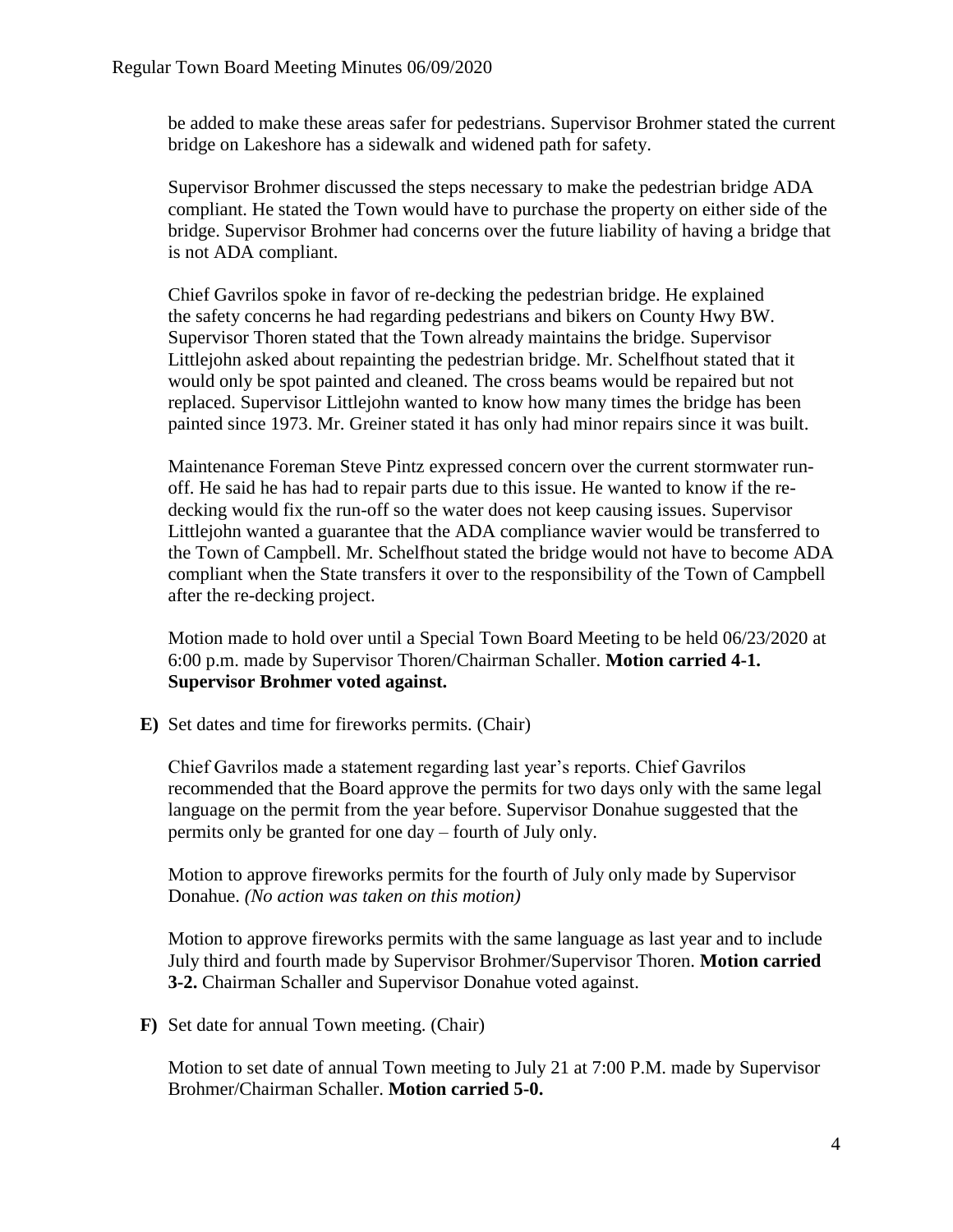**G)** Discussion and possible action on illegal dumping in yard waste drop-off site. (Chair)

Chairman Schaller stated that he had received complaints from the maintenance department that illegal dumping has occurred in the yard waste site. Supervisor Brohmer suggested raising the citation amount. Chief Gavrilos will look into additional costs to adding another camera in the yard-waste area.

No action taken.

**H)** Discussion and possible action regarding access issues at the Community Center. (Littlejohn)

Motion to open public comment made by Supervisor Littlejohn/Supervisor Thoren. **Motion carried 5-0.**

Supervisor Littlejohn offered suggestions to the possibility of adding a concrete slab to the entrance of the Community Center or purchasing a utility cart.

Motion to leave concrete sidewalk at Community Center as is made by Supervisor Littlejohn/Chairman Schaller. **Motion carried 5-0.**

Motion to close public comment made by Supervisor Thoren/Chairman Schaller. **Motion carried 5-0.**

**I)** Discussion and possible action regarding Town facilities and issues related to COVID-19.

Motion to open public comment made by Supervisor Donahue/Chairman Schaller. **Motion carried 5-0.**

Supervisor Donahue presented information and updates from the County Health Department related to COVID-19. Supervisor Donahue suggested that the Town of Campbell follow the recommendations from the County.

Motion to approve liability waiver on Community Center rentals during COVID-19 concerns made by Supervisor Donahue/Chairman Schaller. **Motion carried 5-0.**

Motion to open Town Hall on June 15, 2020 made by Supervisor Donahue/Chairman Schaller. **Motion carried 5-0.**

**J)** Discussion on the possible creation of a Utility committee. (Brohmer)

Supervisor Brohmer presented the possibility of creating a utility committee and stated he had two people interested in serving on the board. The committee would consist of five members with one member being a Town Board supervisor. The salary would consist of \$10.00 per meeting.